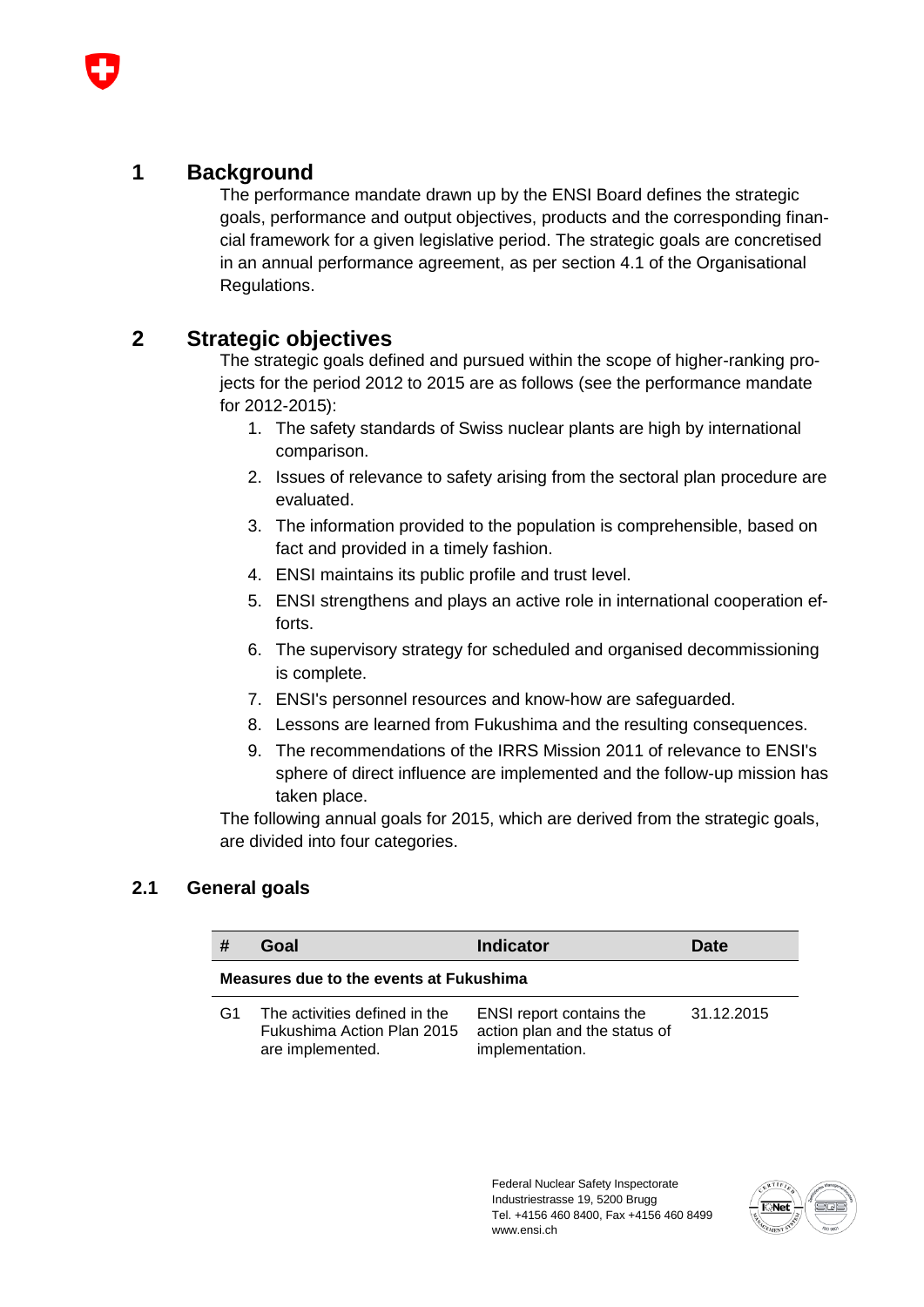# **Technical Forum on Nuclear Power Plants**

| G2  | Competent supervision of<br>the Technical Forum on<br>Nuclear Power Plants.                                                                                                                                                                                                       | Three meetings have taken<br>place. The website is con-<br>tinuously updated.                                                                          | 31.12.2015                        |
|-----|-----------------------------------------------------------------------------------------------------------------------------------------------------------------------------------------------------------------------------------------------------------------------------------|--------------------------------------------------------------------------------------------------------------------------------------------------------|-----------------------------------|
|     | Sectoral plan procedure                                                                                                                                                                                                                                                           |                                                                                                                                                        |                                   |
| G3. | Review of the contents of<br>the documents submitted by<br>Nagra for stage 2 is com-<br>plete.                                                                                                                                                                                    | Statement submitted to the<br>authority conducting the<br>procedure.                                                                                   | 50 weeks<br>after submis-<br>sion |
| G4  | Active and competent su-<br>pervision of sectoral plan-<br>ning committees with regard<br>to technical safety aspects,<br>in liaison with the Swiss<br><b>Federal Office of Energy</b><br>(SFOE) and taking account<br>of testing and inspection<br>work in progress for stage 2. | ENSI participates in the<br>events agreed with the<br><b>SFOE and documents its</b><br>participation in quarterly<br>reports submitted to the<br>SFOE. | 31.12.2015                        |
| G5  | Competent supervision of<br>the Technical Forum on<br><b>Nuclear Power Plants.</b>                                                                                                                                                                                                | Four meetings have taken<br>place. The website is con-<br>tinuously updated.                                                                           | 31.12.2015                        |

## **2.2 Facility assessment goals**

| #                                       | Goal                                                                                                                                                 | <b>Indicator</b>                                         | <b>Date</b>                                                                                       |  |
|-----------------------------------------|------------------------------------------------------------------------------------------------------------------------------------------------------|----------------------------------------------------------|---------------------------------------------------------------------------------------------------|--|
|                                         | <b>Periodic Safety Reviews (PSR)</b>                                                                                                                 |                                                          |                                                                                                   |  |
| A1                                      | Comprehensive assess-<br>ment of the PSR KKB.                                                                                                        | Draft statement on the PSR<br>KKB available.             | 31.12.2015                                                                                        |  |
|                                         | Planned maintenance outages at KKB                                                                                                                   |                                                          |                                                                                                   |  |
| A2                                      | Continuous monitoring of<br>the major planned<br>maintenance outages at<br>KKB.                                                                      | Deadlines are met as per<br>project planning.            | 31.12.2015                                                                                        |  |
|                                         | <b>Planned changes in nuclear facilities</b>                                                                                                         |                                                          |                                                                                                   |  |
| A3                                      | Applications for changes<br>to nuclear facilities and<br>approval procedures for<br>new transport/storage<br>containers are assessed<br>on schedule. | Deadlines are met.                                       | Date compli-<br>ance: 6 months<br>after the sub-<br>mission of as-<br>sessment doc-<br>umentation |  |
| Human and organisational aspects at KKL |                                                                                                                                                      |                                                          |                                                                                                   |  |
| A4                                      | In-depth human<br>/organisational analysis<br>for KKL. Corresponding<br>follow-up measures are<br>defined.                                           | Clarification documented in an<br><b>ENSI File Note.</b> | 30.06.2015                                                                                        |  |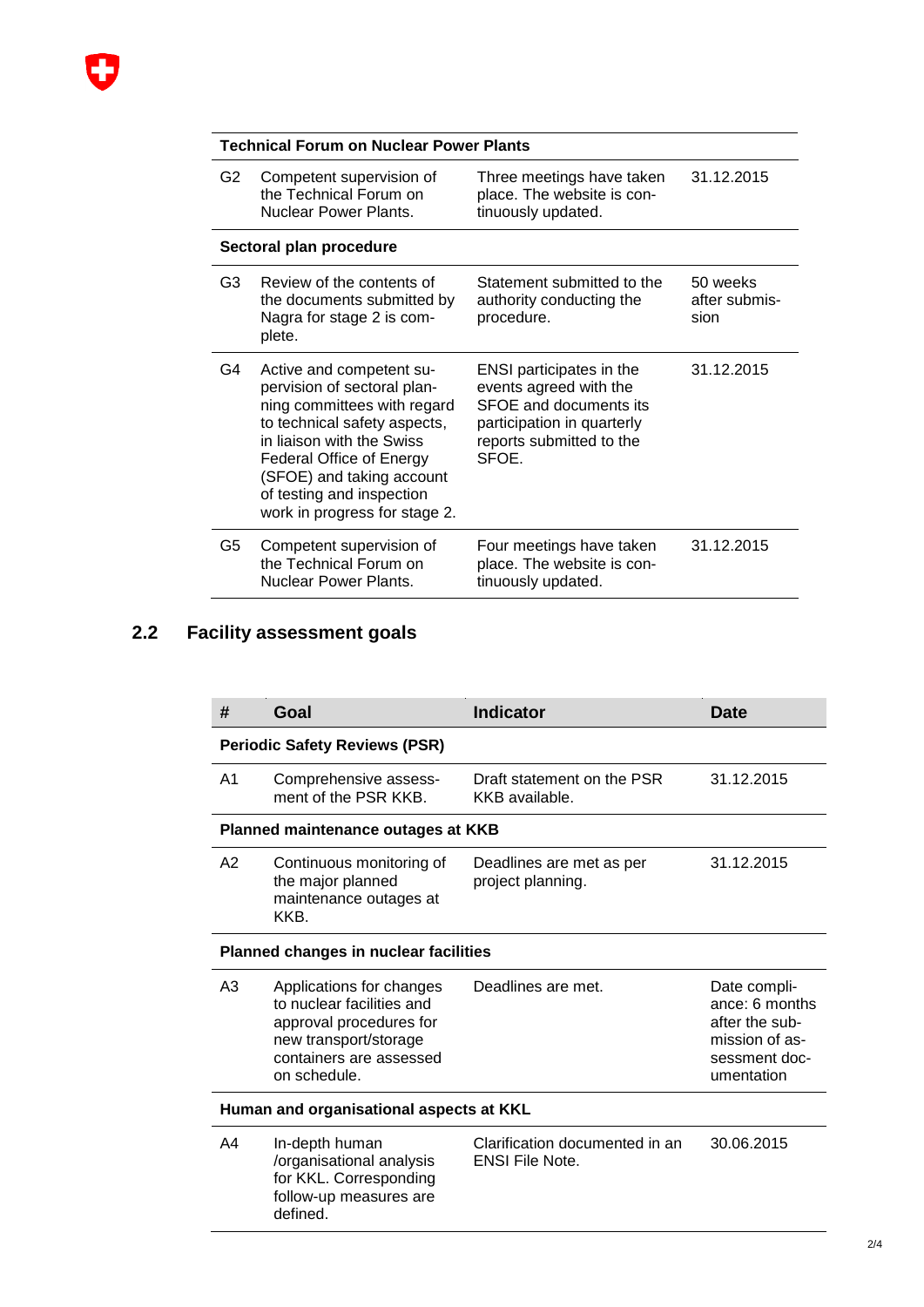

#### **Preparation of decommissioning activities**

| A5 | ENSI is prepared to carry<br>out expert reporting and<br>supervision of decommis-<br>sioning projects. | Measures adopted in connec-<br>tion with the AUKOS project are<br>implemented. | 31.12.2015 |  |
|----|--------------------------------------------------------------------------------------------------------|--------------------------------------------------------------------------------|------------|--|
|    |                                                                                                        |                                                                                |            |  |

#### **Remaining period of operation for KKM**

| A6                                   | The requirements docu-<br>mented in ENSI's state-<br>ment regarding the re-<br>maining period of opera-<br>tion for KKM are stipulat-<br>ed as a ruling. | Ruling is available.   | 31.12.2015 |  |
|--------------------------------------|----------------------------------------------------------------------------------------------------------------------------------------------------------|------------------------|------------|--|
| <b>Definition of seismic hazards</b> |                                                                                                                                                          |                        |            |  |
| A7                                   | Seismic hazards are de-<br>fined by ENSI on a plant-<br>specific basis.                                                                                  | Rulings are available. | 31.12.2015 |  |

#### **2.3 Operations surveillance goals**

The "operations surveillance" product comprises the assessment of facility operations with regard to safety and includes the approval of personnel, the analysis of events and the deployment of the ENSI emergency response organisation. It consists of eight processes:

- Inspection
- Enforcement
- Planned maintenance outages
- Radiation monitoring
- Event processing
- Remote monitoring and forecasting
- Emergency preparedness
- Safety assessment

The operations surveillance product reflects ENSI's day-to-day business operations. All activities support the achievement of the strategic goals. Contributions towards goal achievement are measured on the basis of the performance and output indicators defined in the strategic goals. For this reason, no specific annual goals have been defined.